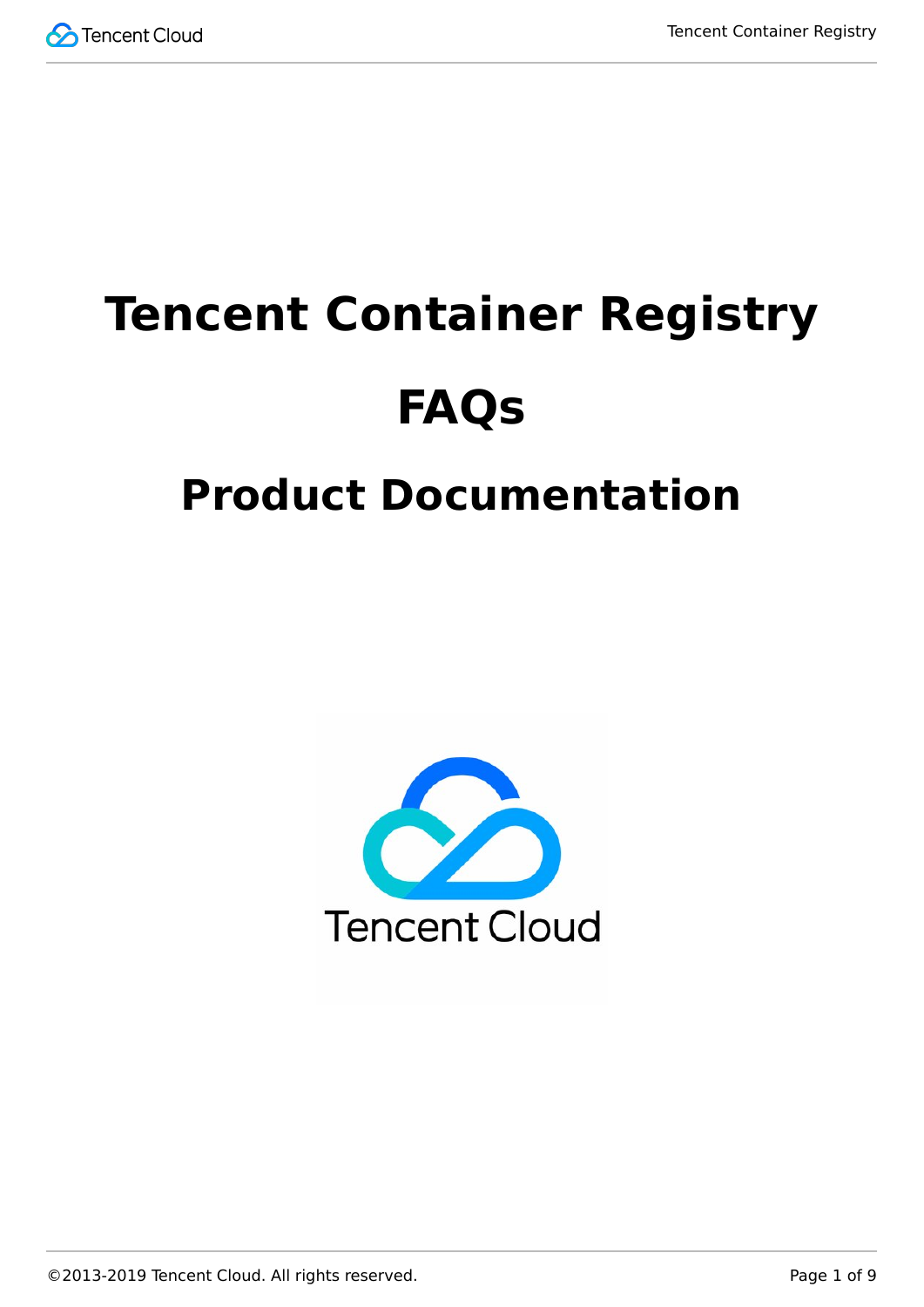#### Copyright Notice

©2013-2019 Tencent Cloud. All rights reserved.

Copyright in this document is exclusively owned by Tencent Cloud. You must not reproduce, modify, copy or distribute in any way, in whole or in part, the contents of this document without Tencent Cloud's the prior written consent.

Trademark Notice

## **C** Tencent Cloud

All trademarks associated with Tencent Cloud and its services are owned by Tencent Cloud Computing (Beijing) Company Limited and its affiliated companies. Trademarks of third parties referred to in this document are owned by their respective proprietors.

#### Service Statement

This document is intended to provide users with general information about Tencent Cloud's products and services only and does not form part of Tencent Cloud's terms and conditions. Tencent Cloud's products or services are subject to change. Specific products and services and the standards applicable to them are exclusively provided for in Tencent Cloud's applicable terms and conditions.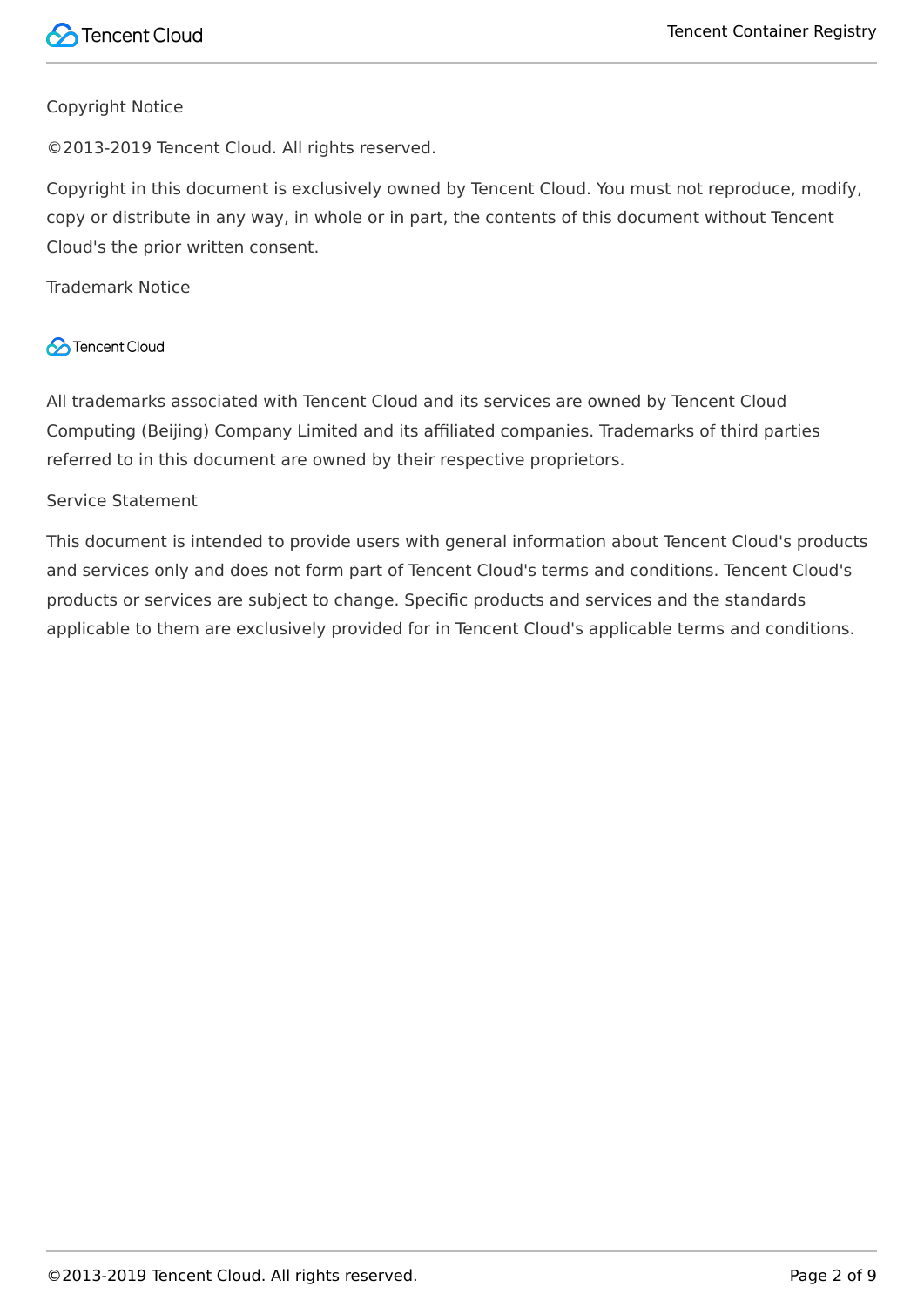## **Contents**

[FAQs](#page-3-0)

[TCR Personal Edition](#page-3-1) [TCR Enterprise Edition](#page-5-0)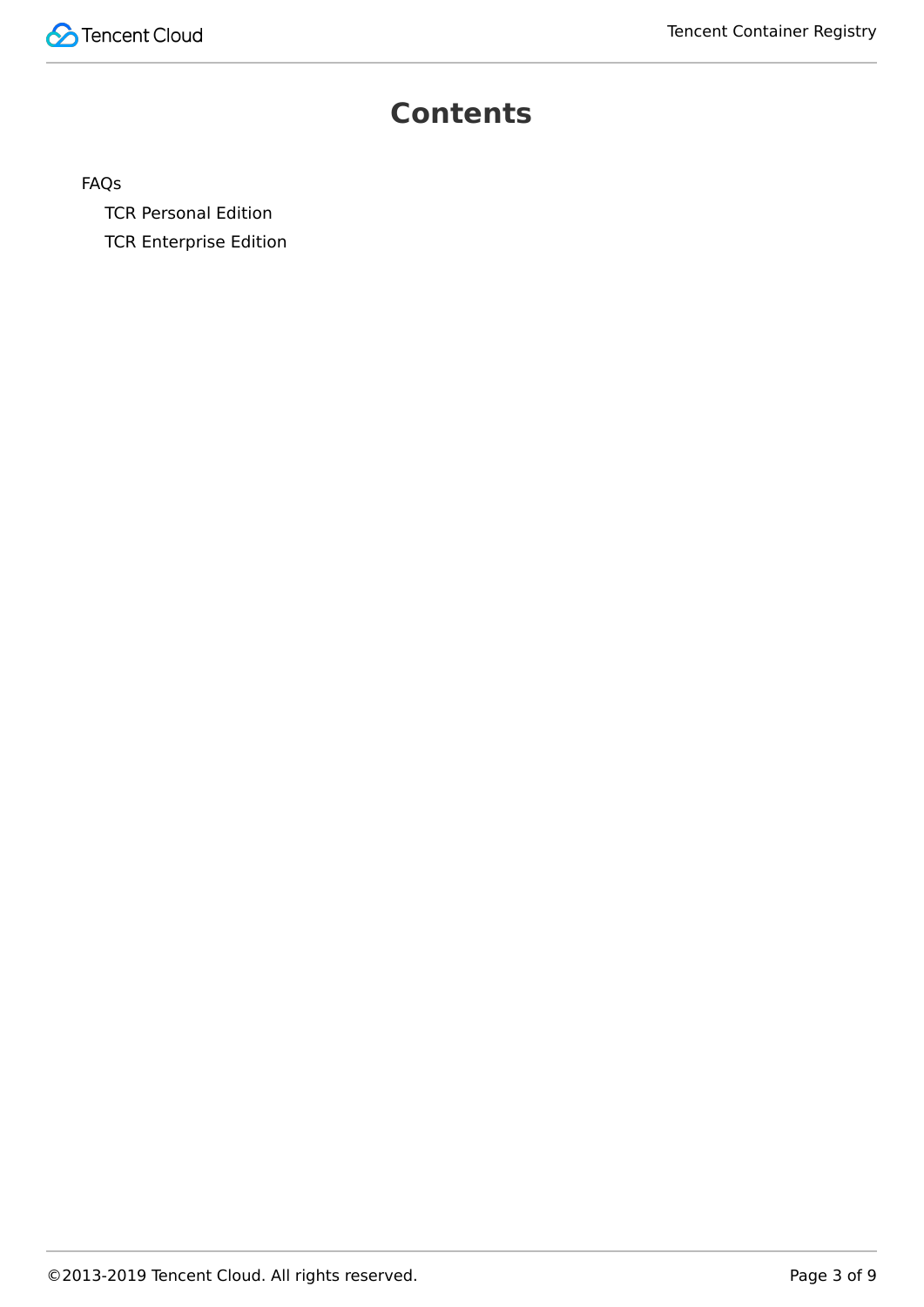# <span id="page-3-1"></span><span id="page-3-0"></span>FAQs TCR Personal Edition

Last updated:2022-03-14 15:41:14

## **What is the difference between TCR Personal and Enterprise Edition?**

The TCR Personal Edition service is for individual developers. It only provides basic features for container image storage and distribution, and does not provide SLA commitments and relevant compensation. While the Enterprise Edition service is for enterprise users and can provide a secure, dedicated, and high-performance cloud native artifacts hosting and distribution service. For the differences between the two editions, please see [TCR Specifications.](https://intl.cloud.tencent.com/document/product/1051/35480)

## **What is the resource quota of the TCR Personal Edition?**

The resource quota refers to the maximum number of resources that a user can use. The default quota of Personal Edition instance for each user is shown in the following table:

| Quota Item                            | Default Value |
|---------------------------------------|---------------|
| Image namespaces in a single region   | 10            |
| Image repositories in a single region | 500           |
| Image tags for a single image         | 100           |

You can also go to the **Instance Management** page to select a Personal Edition instance and view the current usage details of the account quota. Personal Edition instances don't support quota adjustment. If you need a higher quota, switch to Enterprise Edition.

## **Why can't I use image building and trigger in TCR Personal Edition?**

To provide more stable and powerful services such as code compilation and image building and deployment, TCR Enterprise Edition now shares the container DevOps features of CODING DevOps. For more information, see [Tencent Container Registry](https://intl.cloud.tencent.com/products/tcr).

## **What should I do if I cannot find the pushed image when using the Personal Edition?**

Since the image repository of TCR Personal Edition is shared with all other public cloud account resources, the images that have been pulled/pushed are blocked in the queue and are not displayed. [You can try to push again, and we recommend that you migrate your services to TCR Enterprise](https://intl.cloud.tencent.com/document/product/1051) Edition to enjoy the service resources and storage resources of the entire instance.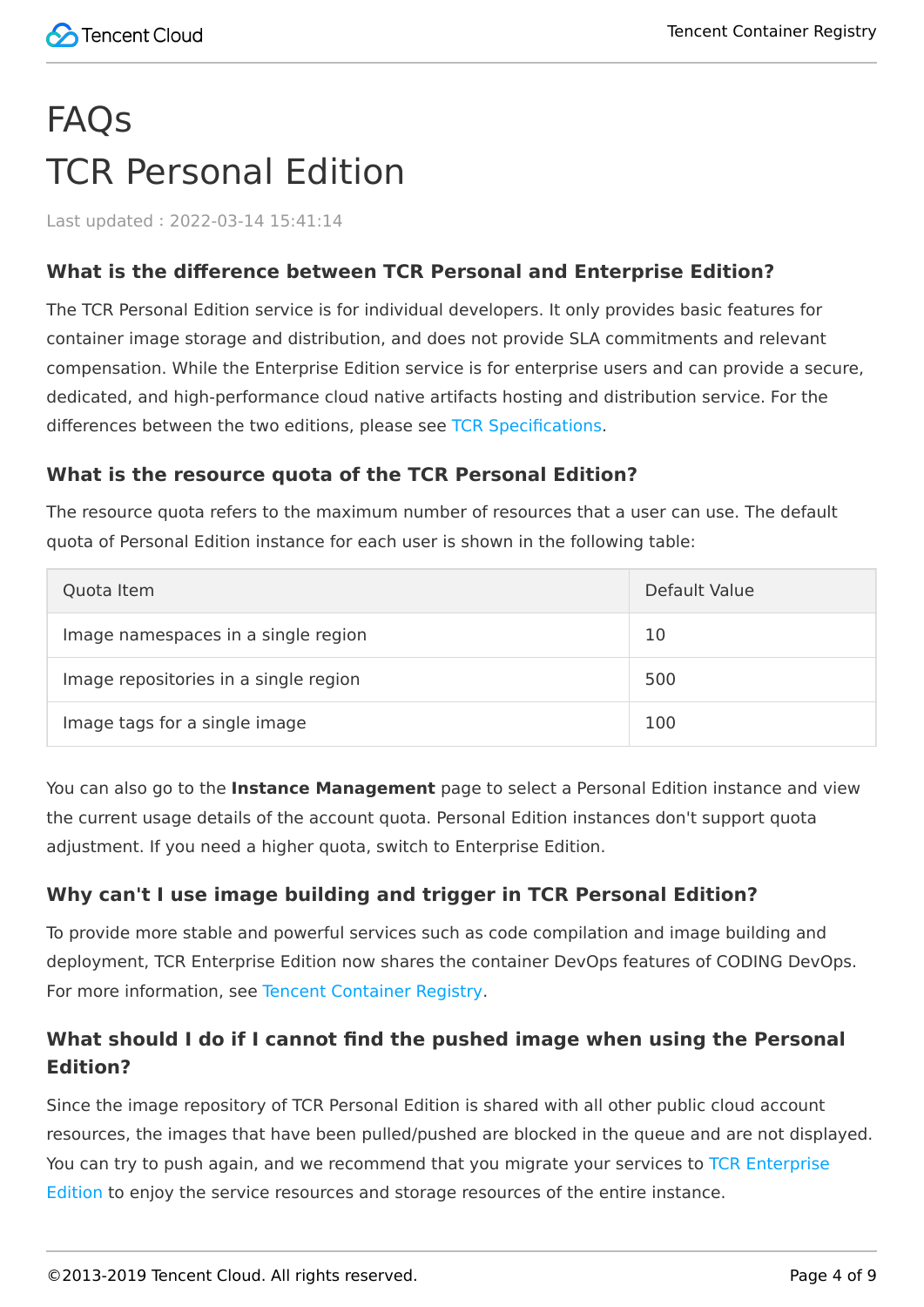## **Can I migrate the Personal Edition instance to the Enterprise Edition?**

Yes. TCR provides you with the data migration and business migration solutions from the Personal [Edition to the Enterprise Edition. For more information, please see Migration from TCR Personal](https://intl.cloud.tencent.com/document/product/1051/39844) Edition to TCR Enterprise Edition.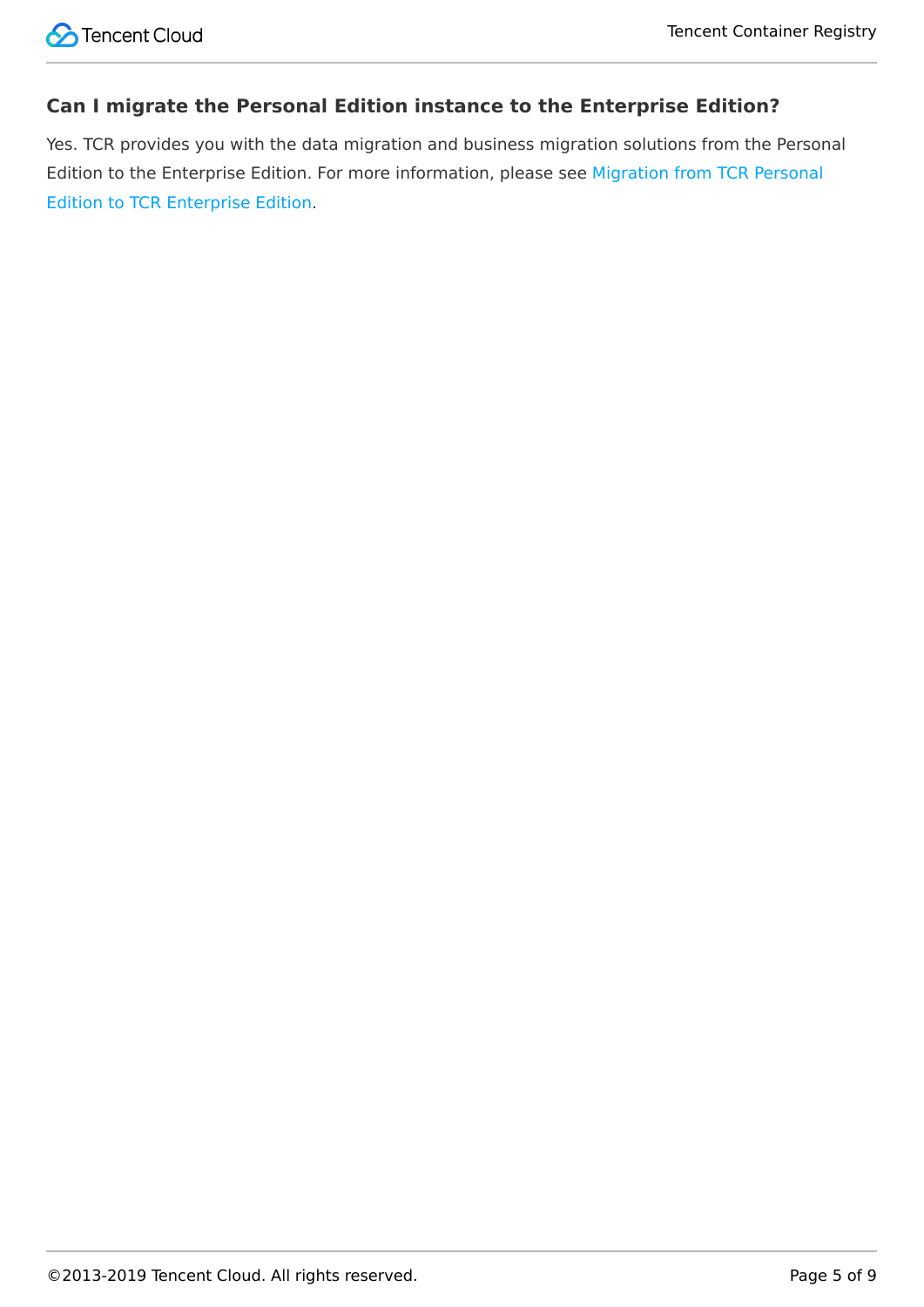## <span id="page-5-0"></span>TCR Enterprise Edition

Last updated:2021-07-08 15:17:20

## Instance

## **Why can't I use an instance name to create an instance?**

An instance name cannot be used to create an instance for the following reasons:

- An instance name must consist of 5 to 50 characters. It supports only the combination of lowercase letters, digits, and "-" and cannot start or end with "-". Only the instance names that meet the requirements can be used to create instances.
- An instance name directly determines the access domain name of the instance. Therefore, an instance name is globally unique at the Tencent Container Registry (TCR) product level. When an instance is created, the name of the instance cannot be identical with an existing instance name of the current user or other users.
- Some instance names are reserved or shielded and cannot be used to create instances.

## **What should I do if I fail to log in to the instance?**

To log in to the instance, you should run the command docker login in the access client and enter the user name and password.

Follow the instructions below:

- 1. Check whether the token is correct. You can obtain a temporary token to test the instance login through **[TCR console](https://console.cloud.tencent.com/tcr/instance)** > **Instance** > **Access TCR Instance**.
- 2. Check whether the access credential is valid. The temporary access credential is valid for 1 hour. For more information, see [Obtaining an Instance Access Credential.](https://intl.cloud.tencent.com/document/product/1051/37253)
- 3. Check whether the instance allows traffic from the network of CVM. For more information, see [Network Access Control Overview](https://intl.cloud.tencent.com/document/product/1051/35490).

If the problem persists, please [submit a ticket](https://console.cloud.tencent.com/workorder/category) to contact us.

## Image

## **How does the TKE cluster implement the secret-free pulling of images?**

We recommend the TKE user to use the TCR add-on to implement the secret-free pulling of images. [For more information, see TKE Clusters Use the TCR Addon to Enable Secret-free Pulling of Container](https://intl.cloud.tencent.com/document/product/1051/38386)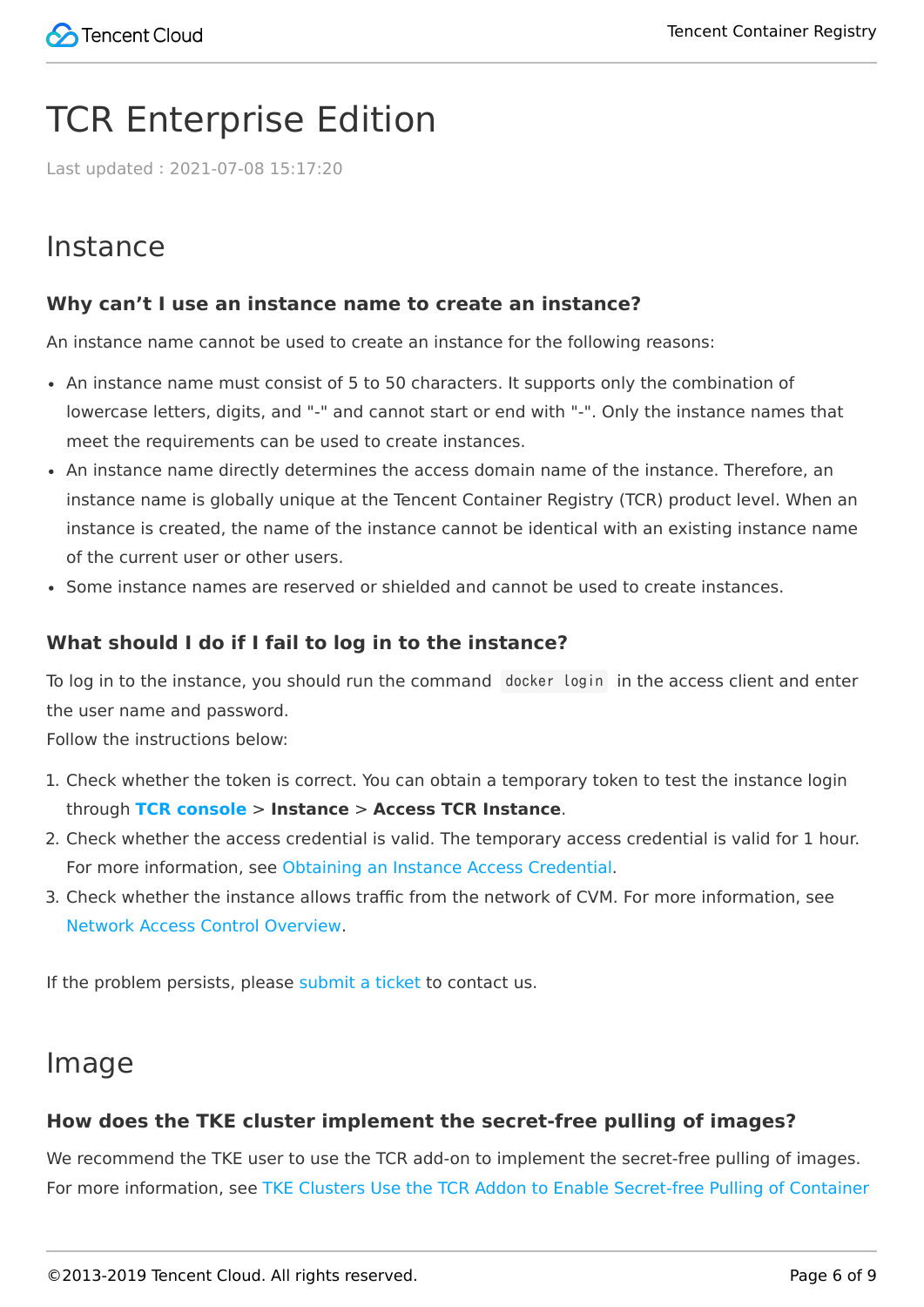

#### [Images via Private Network.](https://intl.cloud.tencent.com/document/product/1051/38386)

You can set the access level of the namespace where the image is located to public, and all image repositories and Helm Charts in this namespace will become public. As "Anonymous Access" is enabled for instance by default, any clients that pass access control can get the images and charts directly without logging in. We recommend that you only set the basic image repository.

## **What is the solution for the prompt "unauthorized: authentication required" when an image is pushed or pulled?**

When the Docker client is used to push and pull images, the client must have the credential for accessing registry instances. To solve the problem, refer to the following steps:

- 1. Make sure that the correct access credential is used to run the docker login command on the server and the access credential of the instance has been stored in the Docker client. For more information, refer to [Pushing and Pulling an Image.](https://intl.cloud.tencent.com/document/product/1051/35484)
- 2. If the `docker login command has been run on the server and login is successful, check whether the temporary password used for login last time is still within the validity period. By default, the instance access credential obtained by the console is only valid within 24 hours to guarantee data security of enterprise-class instances. Beyond the period, a new credential must be generated.

## **Can I delete an image version?**

Yes. When you delete a specified image version, the image versions with the same content (namely the same SHA256) will also be deleted.

## Access Permission

## **How do I restrict user to access the specified namespace/image repository?**

In TCR, you can configure the resource access permission for the sub-account through CAM. For more [information, see](https://intl.cloud.tencent.com/document/product/1051/37250) [Example of Authorization Solution of the Enterprise Edition](https://intl.cloud.tencent.com/document/product/1051/37248) [or Example of](https://intl.cloud.tencent.com/document/product/1051/37250) Authorization Solution of the Personal Edition.

## Network Control

## **How is the network traffic billed?**

Using the public network to upload and download the cloud-native applications such as container images and Helm charts will generate public network traffic fees in COS. We recommend you to use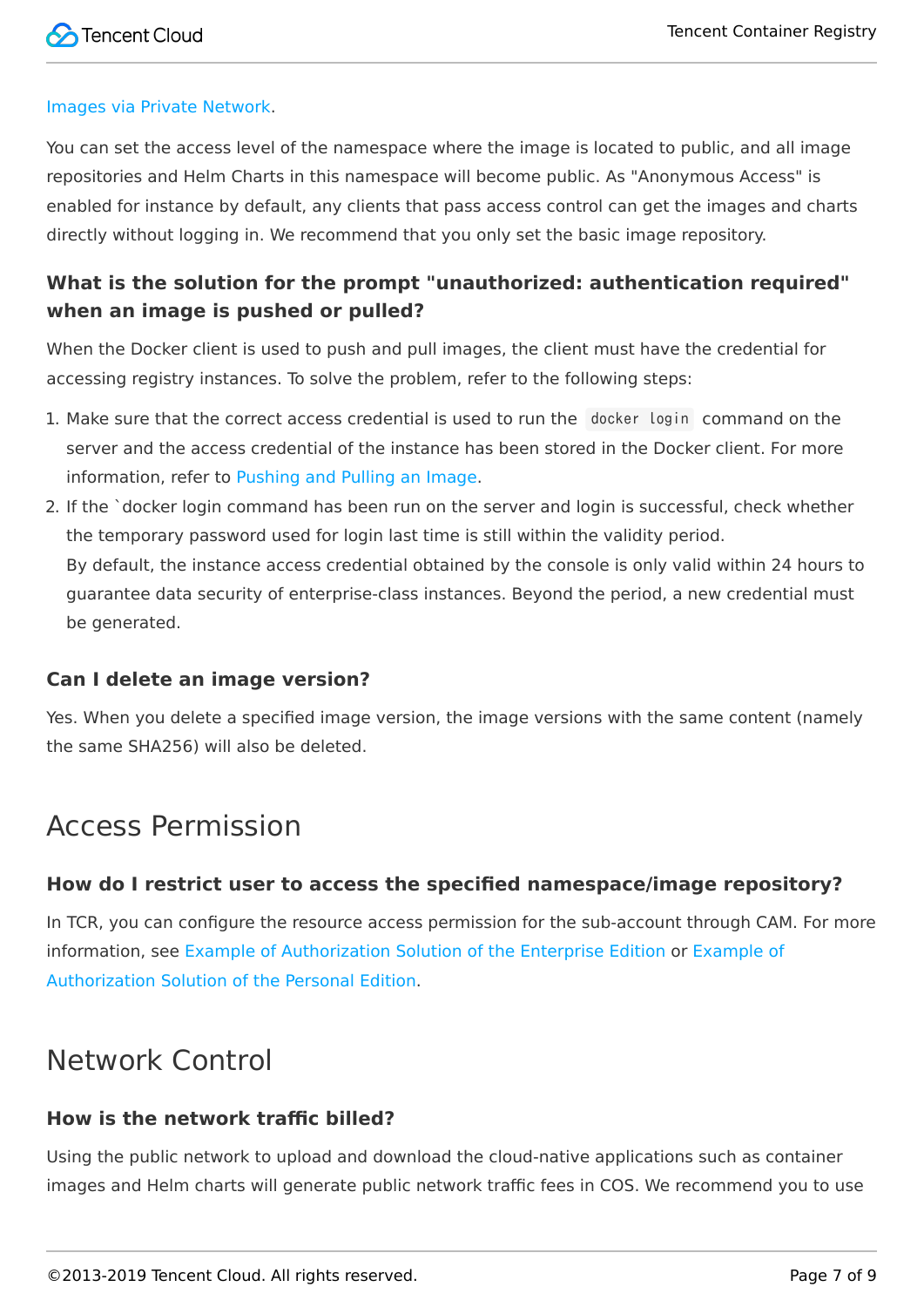

the private network access because it will not incur traffic fees, and the access speed is better than public network access.

#### Note

Using the instance synchronization feature for cross-regional synchronization of container images and Helm charts will not generate COS public network traffic fees.

## **How do I determine if I am accessing via a private network or public network?**

By default, the private network is used for VPC and the public network is used for non-VPC. For more information, see [How do I determine if I am accessing COS over a private network?.](https://intl.cloud.tencent.com/document/product/436/6281)

## DevSecOps

## **Why is the account of CODING DevOps locked?**

It may be that the password was entered incorrectly five times, or the admin locks it. Please contact your admin.

## **How do I specify the Dockerfile path and building directory when building an image by using source code?**

- If you do not enter a path, the system uses the following default values:
	- Default Dockerfile path: Dockerfile under the root directory of the code repository.
	- Default building directory: the root directory of the code repository.
- To specify a path, enter a relative path with the project path as the root path.

## Synchronization and Replication

## **How do I implement image acceleration?**

[Currently, TCR supports the a](https://intl.cloud.tencent.com/document/product/457/38708)[ccelerated pull of images outside the Chinese mainland](https://intl.cloud.tencent.com/document/product/457/39139) [and P2P image](https://intl.cloud.tencent.com/document/product/457/38708) acceleration.

## **What are the differences between instance synchronization and replication?**

#### **Object**

The instance synchronization works on two independent instance.